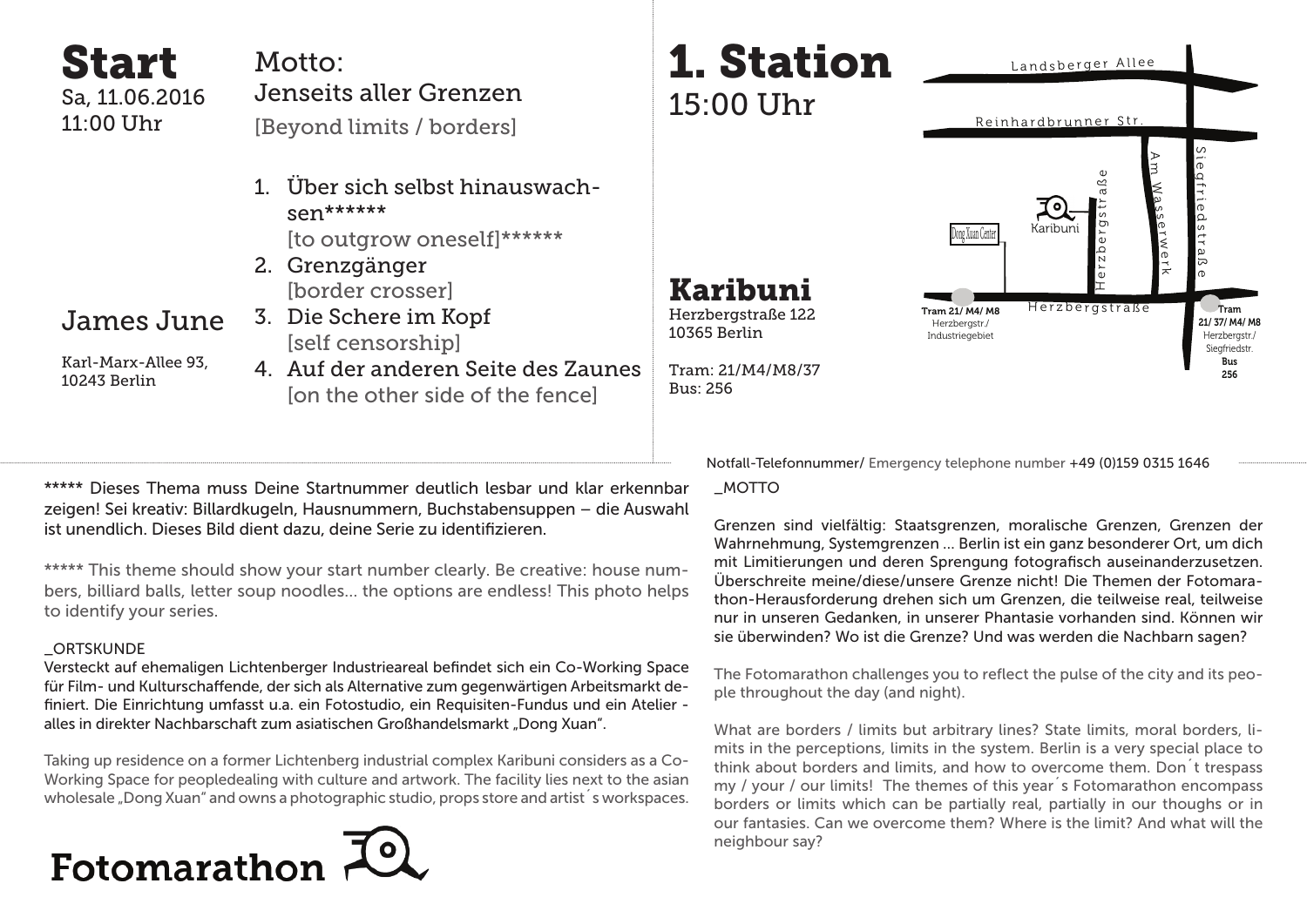## SPIELREGELN

#### 1. Grundvoraussetzungen

Teilnehmen können alle, die über eine Kamera verfügen. Zum Wettbewerbstag bitte leere Speicherkarte und aufgeladene Akkus mitbringen. Alle Aufnahmen müssen am Fotomarathon-Tag in den vorgegebenen 12 oder 24 Stunden (Datumseinstellung der Kamera überprüfen!) entstehen. Die Bilder dürfen nicht bearbeitet und müssen in der Reihenfolge der Einzelthemen fotografiert werden. Wir prüfen dies mittels eines speziellen Programms und der Exif-Datei. Bei Fotoabgabe darf Deine Speicherkarte nur die 12/24 Bilder enthalten, die Du für den Wettbewerb abgeben möchtest.

#### 2. Themen: Reihenfolge einhalten

Alle Bilder müssen Thema für Thema in der richtigen Reihenfolge fotografiert werden. An jeder Station gibt es vier neue Themen, die chronologisch in Bilder umgesetzt werden müssen.

### 3. Startnummer als Teil des 1. Bildes/Themas

Die Startnummer muss über den gesamten Wettbewerb sichtbar getragen werden. Die Nummer muss als Teil des 1. Bildes/Themas fotografiert werden, damit wir Deine Serie identifizieren können. Sei kreativ beim Nummernfotografieren: Hausnummern, Nummernschilder, Billardkugeln, Buchstabensuppen - die Auswahl ist unendlich.

#### 4. Das Format / Bildbearbeitung

Es werden nur JPG-Formate akzeptiert. Bitte stell an Deiner Kamera das JPG-Format ein und die Qualität der Fotos auf "hoch". In Hinblick auf die Präsentation in der Ausstellung empfiehlt es sich, das Bildformat 4:3 einzustellen. Sollte das bei Deiner Kamera nicht möglich sein, werden Deine Bildstreifen in der Ausstellung als vollständiges Bild in das Format 9x13 eingepasst. Zusätzlich empfehlen wir die Aufnahme im Querformat. Da alle 12/24 Bilder in der Ausstellung als ein Fotostreifen von ca. 1,60m Länge entwickelt und ausgestellt werden, können Hochformatbilder nur liegend gezeigt werden. Achtung: Für die Abendstunden empfehlen wir die Mitnahme eines Blitzlichtes oder eines Stativs.

#### 5. Pünktlichkeit

Wer bis spätestens 11:15 Uhr nicht am Start ist oder zu den angegebenen Zeiten nicht an den Zwischenstationen auftaucht, wird aus dem weiteren Wettbewerb ausgeschlossen.

### 6. Rahmenthema & Motivwahl

Der Fotomarathon steht unter einem Rahmenthema, auf das

die Einzelthemen Bezug nehmen. Den Seriengedanken sollte man bei den Einzelthemen immer im Hinterkopf behalten. Das Rahmenthema hilft, den Leitgedanken zu erfassen und in Bilder umzusetzen. Der Fotomarathon ist ein Zeitdokument, dementsprechend freuen wir uns über Momentaufnahmen der Hauptstadt. Erlaubt ist alles, was gefällt. Prämiert werden die 10 besten Serien - egal, ob in schwarz-weiß oder Farbe.

#### 7. Zwischenstationen

Sämtliche Treffpunkte befinden sich im Innenstadtbereich von Berlin und die Treffen finden alle vier Stunden statt. Hier stempeln wir die Startnummern ab. Mit neuen Themen und einer neuen Stationsbeschreibung geht es dann zurück in den Großstadtdschungel. Nur wer persönlich an den Stationen auftaucht, bekommt die Liste der nächsten Themen und die Wegbeschreibung zur nächsten Station.

### 8. Feierabend

Wenn Du um das Ziel erreichst und alle Themen im Kasten sind, hast Du es geschafft! Am Ziel werden Deine Fotos heruntergeladen. Es dürfen bei Abgabe nur 12 oder 24 Bilder auf der Speicherkarte vorhanden sein. Außerdem kontrollieren wir die Stempel auf der Startnummer. Wer erst nach 23:30 Uhr (oder 11:30 Uhr am 12.6.) am Ziel erscheint, wird aus der weiteren Wertung ausgeschlossen.

#### 9. Ausstellung und Siegerehrung

Nach dem Fotomarathon werden alle eingegangenen Bilder ausgestellt. Die zehn besten Serien werden im Rahmen einer Veranstaltung am 30. Juli von der Jury prämiert. Registrierte Teilnehmer haben freien Eintritt. Als Eintrittskarte gilt die gestempelte Startnummer.

### 10. Zu guter Letzt

Wir behalten uns das Recht vor, die Spielregeln jederzeit zu ändern. Wenn die Änderung wesentliche Teile der Spielregeln betrifft, werden wir rechtzeitig via E-Mail darüber informieren. Dazu verwenden wir die bei der Anmeldung angegebene E-Mail-Adresse. Pornografische, gewaltverherrlichende oder andere rechtlich bedenkliche Darstellungen werden nicht in der Ausstellung gezeigt.

11. Spielregeln für "Analog-Fotografie mit Rollfilm" Es gelten die vorgenannten Spielregeln. Abweichend ist zum Start ein Kleinbild-Rollfilm (schwarz-weiß oder Farbe) mitzubringen, den Du dann am Ziel abgibst.

## RULES OF THE GAME

#### 1. Basic requirements

Anyone with a digital camera can participate. You must bring an empty memory card and charged batteries. All photos must be taken during the Fotomarathon day within the given time (please check your camera date settings). The photos should not be retouched or processed and must be taken in the order given in the theme lists. We will control the EXIF data through a special programme when we download the photos. There should only be 12/24 photos on the memory card by the time they are downloaded.

### 2. Themes: Follow the sequence

All photos must follow the given sequence, theme after theme. In every meeting point you will receive 4 new themes that must be illustrated in photos chronologically.

### 3. Your Start number as part of photo Nr. 1

The start number must be visibly carried during the duration of the competition. This must appear as part of the first photo, so each series can be identified. You can be creative to include the number: house numbers, signs, etc.

### 4. Format and Settings

Only JPG formats will be accepted. Please be sure that your camera has been set on "high quality" JPG format. Due to the way in which the photos will be shown in the exhibition, we recommend that you set your format to 4:3 format. Should this not be possible in your camera, your photos will be adapted for a 9x13 photo. Make shure to shoot in landscape format. Every Photo-series will be shown in the exhibition as a 1,60 m long strip, and photos in vertical formats will appear horizontally as part of the strip. Attention: Due to the variable lighting conditions along the day, it is advisable to bring a flash or a tripod.

#### 5. Punctuality

Participants shall be at the starting point no later than 11.15 am. They have to be at the stations in time - otherwise they will be excluded from the competition.

### 6 General theme & Choice of themes

The Fotomarathon has a general theme. This helps to keep the general idea in mind, while taking the individual photographs. The key is to transform the individual photos in a series that consistently reflects the overall theme. The Fotomarathon is a witness of current time, for

this reason we welcome many portraits of interesting moments in Berlin. In short, anything you can think of is allowed. The best 10 series will receive an award – whether in black and white or colour.

#### 7. Intermediate stations

Most stations are within Berlin´s city limits (S-Bahn-Ring) and take place every four hours. They are easily accessible with public transport or bicycle. After stamping the star number and receiving a new list of themes, participants return to the big city jungle. Only those coming to the stations in person will receive the new list of themes and the instructions on where to find the next station

### 8. End of the day

If you make it to the finish line and all 12 or 24 photos are on the memory card, then you have made it! There must only be 12 or 24 photos on the card,.Your start number will need to have the stamps of every station. Participants who fail to arrive at the finish line by 11.30pm (or 11.30 am on 12.6.) will be disqualified

### 9. Exhibition and award ceremony

All photos will be displayed in an exhibition a few weeks after the Fotomarathon. The best series will be presented on Saturday, 30th July and winners will receive their awards. The entry is free for all registered participants who bring their stamped Fotomarathon start number. 10. Last but not least

We reserve the right to alter these Terms of Use at any time. If the alterations constitute a material change to the Terms of Use, we will notify you via e-mail according to the email address you provided at the time of registration. Photos reflecting pornography or representations of violence or discrimination will not be shown in the exhibition.

### 11. Special rules for the analogue competition

The above rules apply. What is different? Participants must bring a 35mm film (colour or black and white). The film will be marked by the Fotomarathon team. Participants must hand it in at the finish station.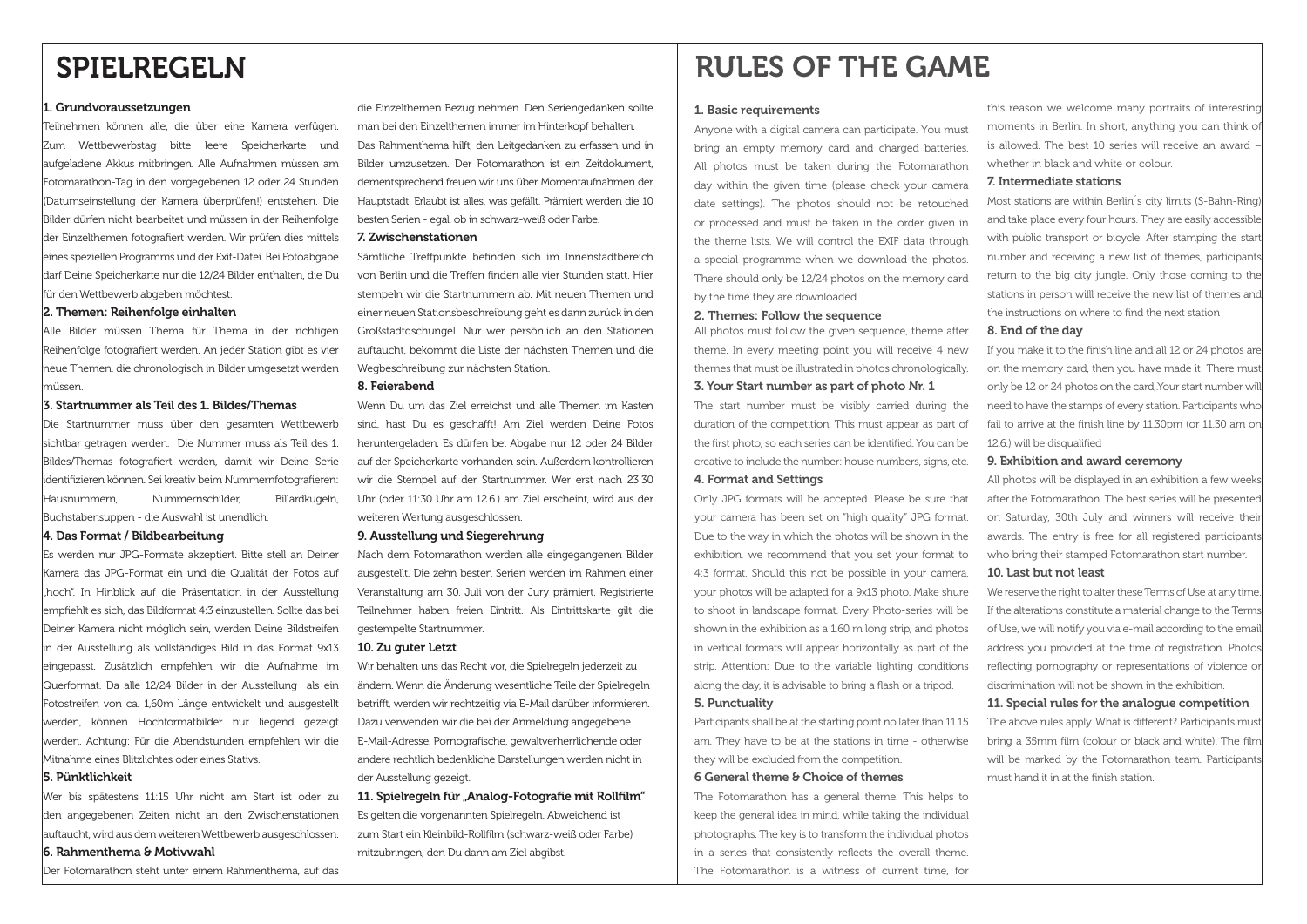



Notfall-Telefonnummer/ Emergency telephone number +49 (0)159 0315 1646

# 15:00 Uhr

1. Station

# Karibuni

Herzbergstraße 122 10365 Berlin

Tram: 21/M4/M8/37 Bus: 256

### \_Alte Börse

Um 1900 wurden hier Rinder und Schweine an Berliner Bauern verkauft. Das Handelszentrum besaß einen eigenen Bahnhof, Postamt und Gasthaus. Nach 1945 wurde das Gelände durch die DDR-Volksarmee als Standort für Militärparaden genutzt. Die Anlagen verfielen nach dem Mauerfall, bis ihnen 2014 neues Leben eingehaucht wurde.

Heute bietet das Areal mit den regional typischen Backsteinbauten einen passenden Rahmen für Tagungen, Lesungen sowie Konzerte. Aber auch Fotostudio, Töpferei, Schneiderei sind inzwischen ansässig.

Around 1900 cattles and hogs were sold to local farmers here. The commercial centre included a train station, post office and quest house.

After 1945 the site was used for military parades by GDR-Army. Passing the Fall of the Wall the facilities deteriorated until their reanimation has come up in 2014. Today, the area offers apropriate space for conventions, concerts and readings in its typical buildings based on bricks..

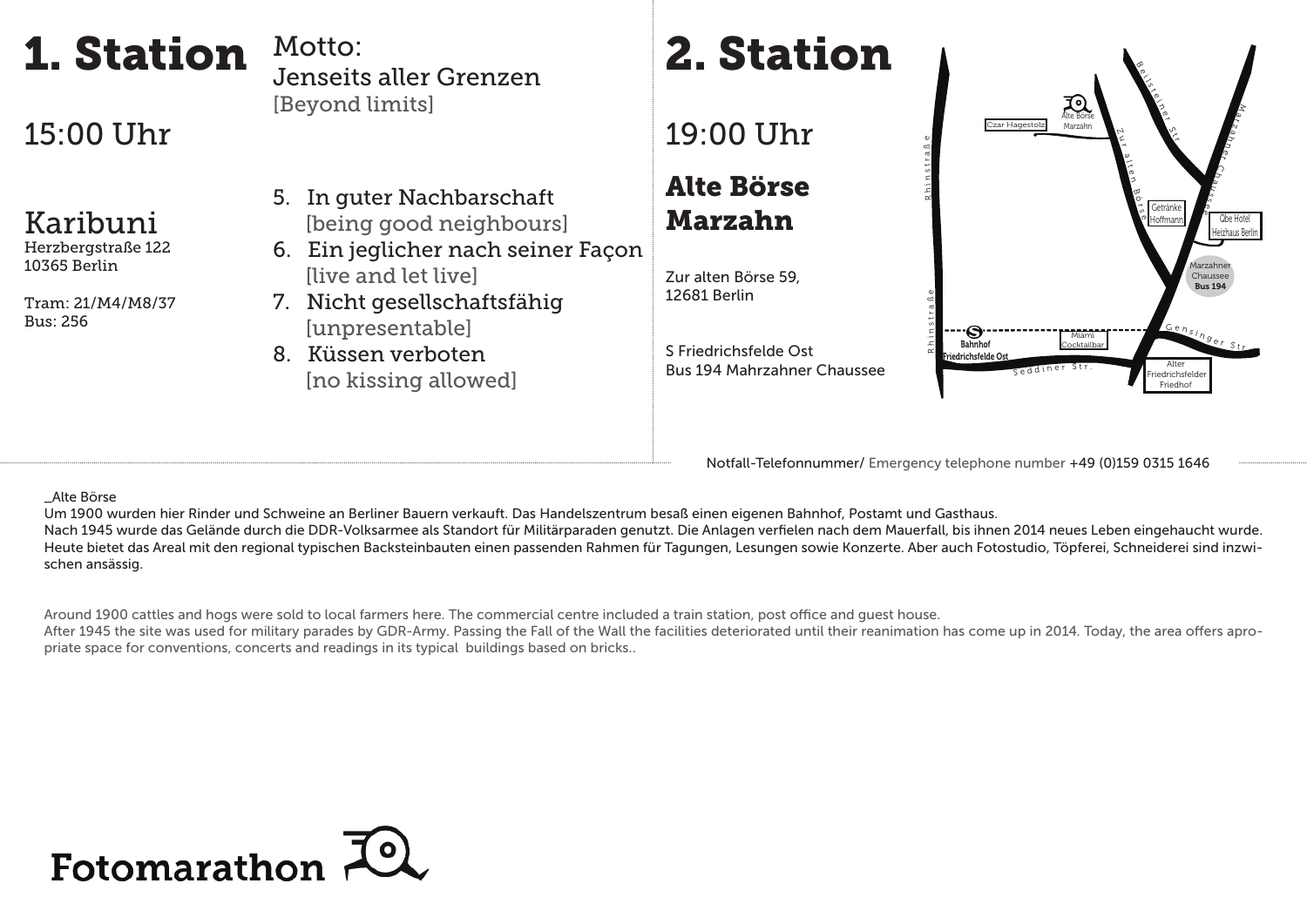# 2. Station

# 19:00 Uhr

## Alte Börse Marzahn

Zur alten Börse 59, 12681 Berlin

S Friedrichsfelde Ost Bus 194 Mahrzahner Chaussee

Motto: Jenseits aller Grenzen [Beyond limits]

- 9. Der perfekte Ort [FMx6] [the perfect place][FMx6]
- 10. Paralleluniversum [parallel universe]
- 11. Das Ende der Welt [the end of the world]
- 12. Mama, es gibt Grenzen! [Mom, there are limits!]

# Ziel (12h) 3. Station (24h) 23:00 Uhr

## Else

An den Treptowers 10 12435 Berlin

Bus und S Treptower Park

Die Speicherkarten werden kopiert und Filme eingesammelt - dort nicht früher als 22.00 und bis 23:30 Uhr. Bitte seid pünktlich. Memory cards



will be downloaded & films collected from  $22:00$  until  $23:30h$ . Please be on time.

Notfall-Telefonnummer/ Emergency telephone number +49 (0)159 0315 1646

### \_Ortskunde Treptower Park / Else

Auf vier Spuren rauscht der Verkehr über die Elsenbrücke Über eine weitere Überführung rumpelt die S-Bahn. Dazwischen hat sich 2013 ein Clubgelände in Holzverschlag-Ambiente mit Spree-Blick etabliert. Unter freien Himmel werden Electro-Parties und Themenabende veranstaltet.  $\#H$  Wichtig: Wir bitten, keine Gäste der Else zu fotografieren  $++$ 

On four tracks the traffic crosses Elsenbrücke, aside the S-Bahn rumbles down the rail. In between we find a little spot where a club in 2013 opened its doors facing Spree river. Events like Electro Parties and theme nights are celebrated under the open sky.

+++ Caution: We kindly ask you to avoid taking photographs of guests a the  $Else$  +++

Fotomarathon x 6: In June there are other cities hosting a Fotomarathon: Amsterdam, Patras, Nice, Copenhagen and Shenyang. We are sharing a topic, making a selection and showing them in the respective exhibitions. the Hashtag is #FMx6

# Fotomarathon

### \_AUSSTELLUNG / Exhibition 30./31. Juli 2015, Magazin in der Heeresbäckerei, Köpenickerstraße 16/17, 10969 Berlin Kreuzberg

Fotomarathon und dann? Zeig Deinen Freunden, Verwandten und Bekannten wie viel kreatives Potenzial in Dir steckt. Die große Ausstellung zeigt alle Serien des Fotomarathons 2015 -und die internationale Sektion FMx6.

Wann: Sa, 30. Juli, 13 - 20 Uhr, Preisverleihung 18 Uhr / So, 31. Juli, 13 - 18 Uhr Wo: Magazin in der Heeresbäckerei, Köpenickerstraße 16/17, 10969 Berlin Kreuzberg Eintritt: 4 Euro / 3 Euro ermäßigt / Kinder bis 12 Jahre frei / Registrierte Teilnehmer haben bei Vorlage ihrer Startnummer freien Eintritt. Deine Fotoserie kannst Du am So, 31. Juli ab 18 Uhr abholen.

And after the Fotomarathon? Show your friends and family how creative you are. The big exhibition shows every single series of Fotomarathon 2016 and the international selection of the FMx6 Series.

When: Sat July 30th, 12pm-8pm, Award Ceremony 6pm / Sun July 31th, 10am-6pm. Where: Magazin in der Heeresbäckerei, KöpenickerStraße 16-17, Kreuzberg. Entry: 4€ / 3€ concession / kids till 12th year free / registered participants free with their starting number. You can pick up your series on Sun 31th of July from 6 pm.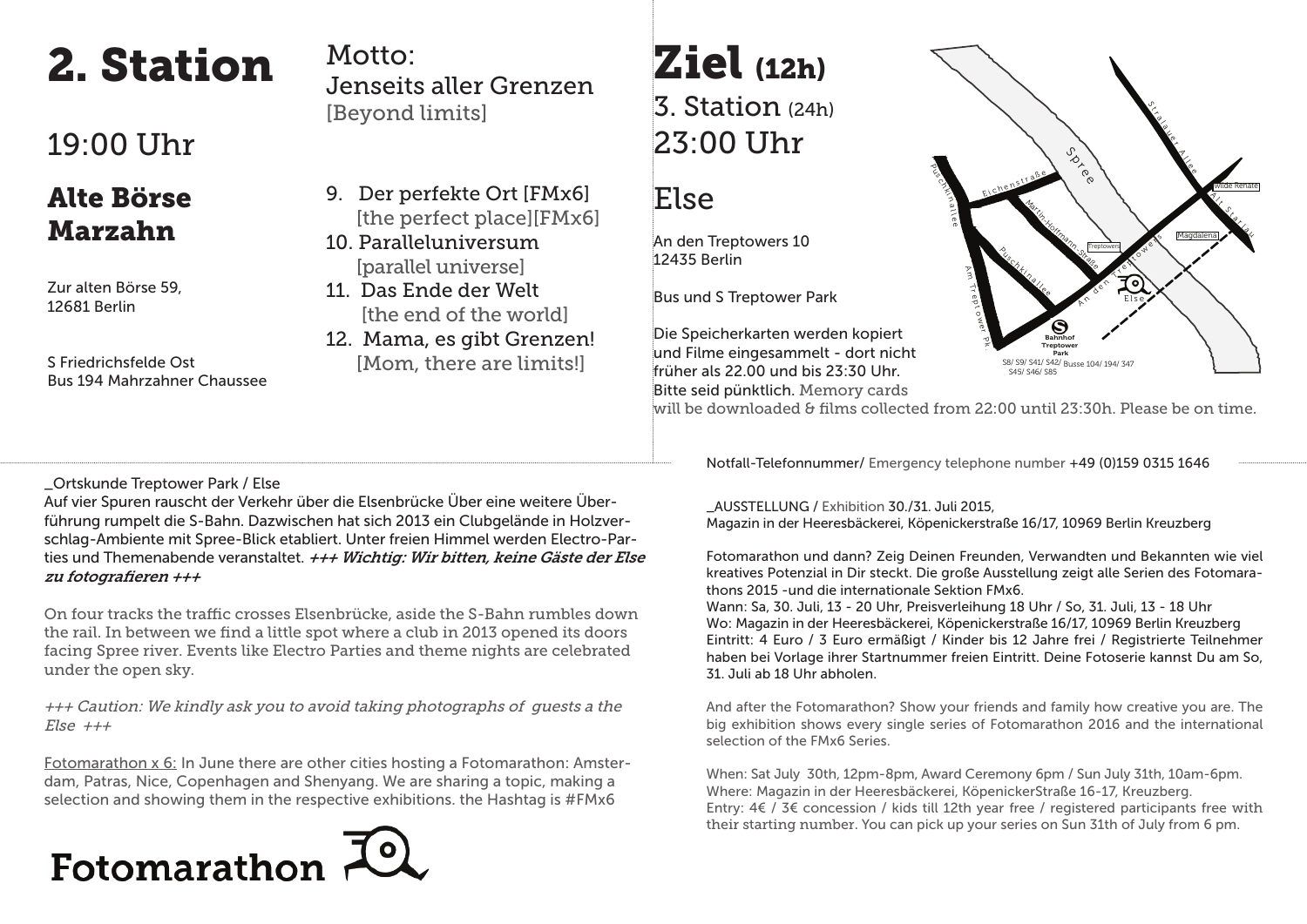Motto: Jenseits aller Grenzen [Beyond limits]

13. Über die Stränge schlagen [to kick over the traces]

14. Für immer und ewig [forever and ever]

15. Siedepunkt [boiling point]

16. Am Rand stehen

# 4. Station

Sonntag 12. Juni 2016 3:00 Uhr

# Konrad Tönz Bar

Falkensteinstraße 30 10997 Berlin

U1 Schlesisches Tor Bus: 165 / 265 / N65 / Falkensteinstraße



Notfall-Telefonnummer/ Emergency phone number +49 (0)159 0315 1646

ORTSKUNDE / location information

Zumeist am Wochenende verwandelt sich die Konrad Tönz Bar in eine der kleinsten Tanzhallen Europas. Auf Schallplattenspielern mit der Fähigkeit Musik in Mono und mit der Kraft einer heiseren Eule wiederzugeben, legen Stars der Berliner DJ-Szene ihre Musik der 50er bis 70er Jahre auf. Diese Abende runden den Ruf der Konrad Tönz Bar als eine der charmantesten Bars ab.

Mit seinem Retrostil-Konzept ist die Konrad Tönz Bar auch eine moderne Bar mit auffallend entspanntem Publikum. Gerne werden klassische Cocktails, feine ausgesuchte Spirituosen, Champagner & Cremant, aber auch ein gutes kühles Bier dem Gast gereicht!

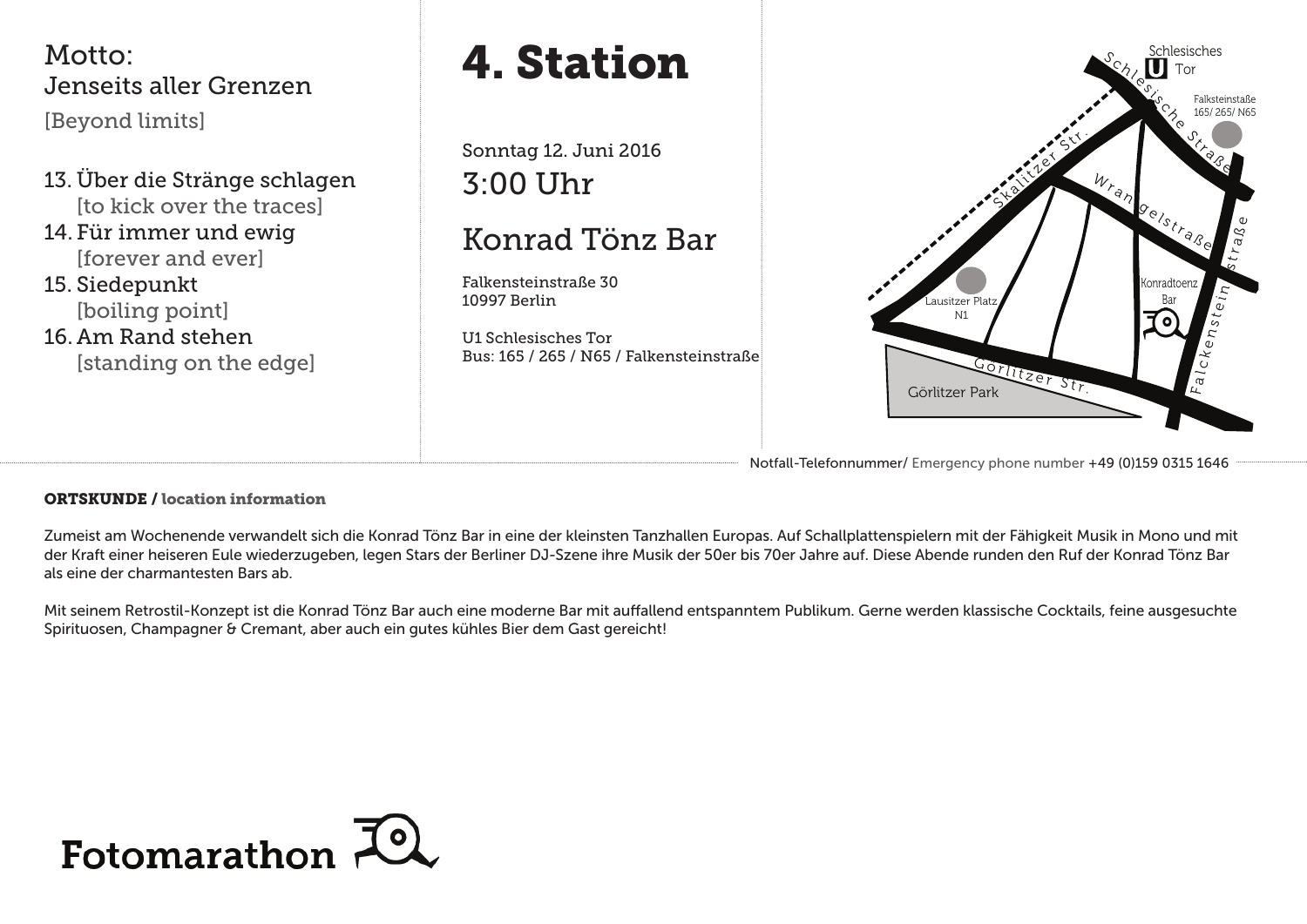

### Notfall-Telefonnummer/ Emergency phone number +49 (0)159 0315 1646

### ORTSKUNDE/ location information

Mit der außerhalb entstehenden Industrie wurde das Gebiet am Anfang des 20. Jahrhunderts zum Arbeiterviertel, dessen bauliche Gestalt sich bis zur Wende kaum veränderte. Danach war die Gegend bis zur Räumung der Mainzer Straße 1990 stark von Hausbesetzungen geprägt. In den letzten Jahren hat die sogenannte "Gentrifizierung" Einzug gehalten, die sich in den Mietpreisen widerspiegelt. Die Bewohner des lebendigen Kiezes um den Boxhagener Platz (unter Denkmalschutz) zeichnen sich heute durch unterschiedliche Lebensstile aus.

With the emerging industry in the periphery at the beginning of the 20th century the area became a working-class neighborhood whose architectural appearance barely changed until the fall of the wall. Afterwards, till the clearing of the Mainzer Straße in 1990 the area was greatly known for squatting. In recent years, the so-called "gentrification" made its way into the area resulting in increase of rental rates. Residents of the lively neighborhood around the Boxhagener Platz are characterized today by different lifestyles.

# Fotomarathon 70